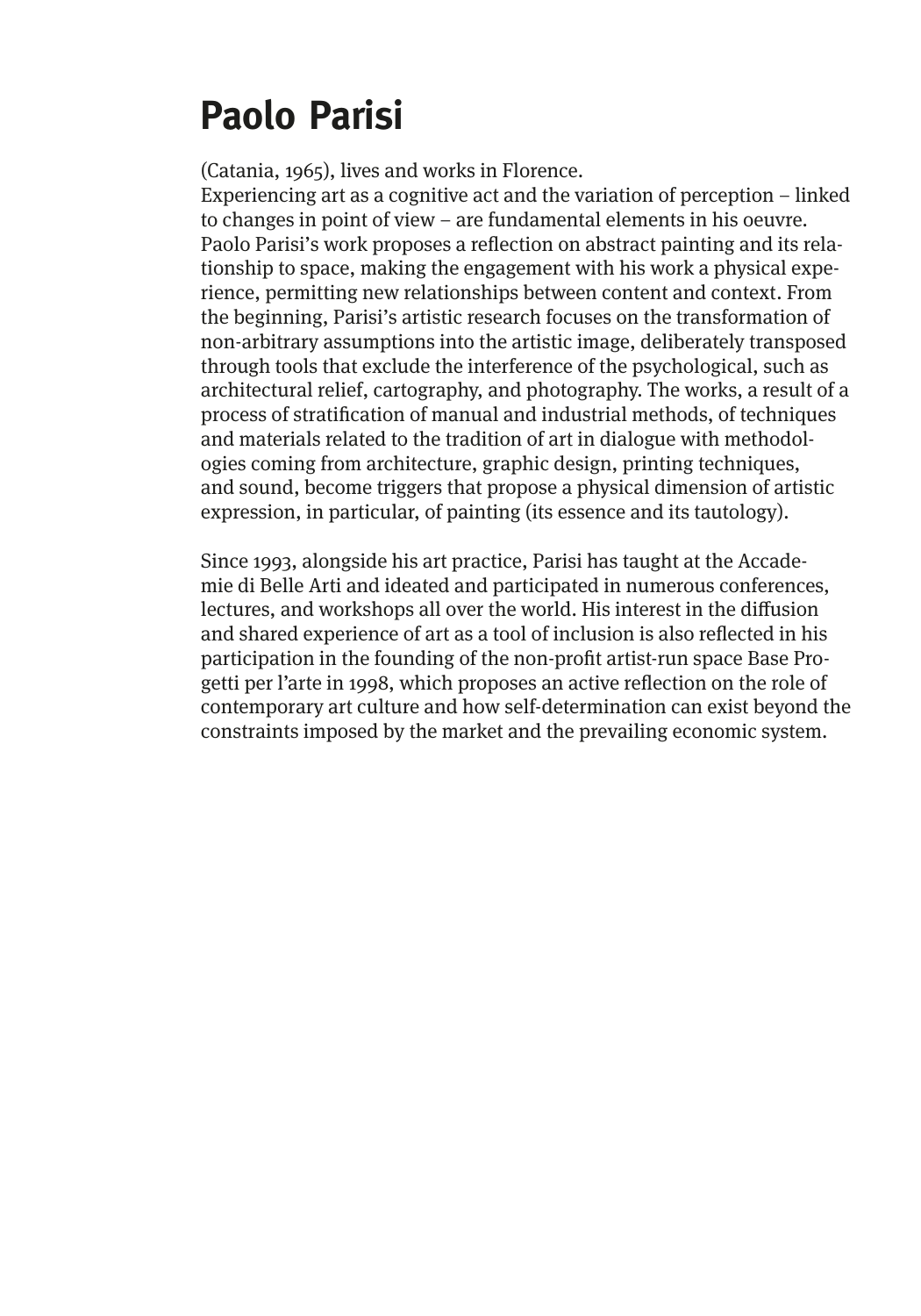## **Education and residencies**

| 2013 | Paris, Dena Foundation for Contemporary Art at Centre                    |
|------|--------------------------------------------------------------------------|
|      | International d'Accueil et d'Échanges des Recollets, residency.          |
| 1997 | Providence (U.S.A.), L.I.S.T., Brown University, Visiting Professor.     |
| 1987 | München, Akademie der Bildenden Kunst / Kunstraum                        |
|      | Lothringer Straße, Magonia Residency Project.                            |
| 1987 | Florence, Accademia di Belle Arti, Postgraduate degree in Painting.      |
|      | <b>Solo Exhibitions</b>                                                  |
| 2021 | The Wheather Was Mild on the Day of My Departure,                        |
|      | Building, Milan.                                                         |
| 2018 | MUSEO/MUSEUM, facade of the Museo Novecento, Florence.                   |
| 2016 | Unitè d'habitation (Platform), LATO, Prato.                              |
| 2013 | Paesaggi / Landscapes, Galleria Enrico Astuni, Bologna.                  |
| 2012 | Art Fair-Art First, Galleria Cavour, Bologna.                            |
| 2011 | Vis à Vis (Datura) + Observatorium (Blu.Tally), with                     |
|      | Massimiliano Sapienza aka Massimo, Riso, Museum of                       |
|      | Contemporary Art of Sicily, Palermo                                      |
|      | Commonplace (Unitè d'habitation), Fondazione Brodbeck, Catania.          |
| 2008 | Observatorium (Museum), Centro per l'Arte Contemporanea                  |
|      | Luigi Pecci, Prato.                                                      |
|      | Rosso di sera, (with Maurizio Nannucci), Corriere della Sera             |
|      | Bargagli Palace, Florence.                                               |
| 2007 | Time after time, with Wilfredo Prieto and Takehito                       |
|      | Koganezawa, Galica Arte Contemporanea, Milan.                            |
| 2006 | Observatorium - gegen den Strom, Städtische Galerie im                   |
|      | Lenbachhaus, München (D).                                                |
|      | Between red and violet, Galleria Gianluca Collica, Catania.              |
| 2005 | Conservatory (San Sebastiano), (with John Duncan), Quarter /             |
|      | Centroproduzione Arte, Florence.                                         |
| 2004 | Observatorium, Nicola Fornello, Prato.                                   |
| 2003 | Color Mind, with Katharina Grosse, Galleria Primo Piano, Rome.           |
|      | Counterprint, with Carlo Guaita, S.R.I.S.A., Florence.                   |
| 2002 | (dalla camera chiara all'immagine del mondo), Galleria Neon,<br>Bologna. |
|      | À rebours, Galleria Comunale d'Arte Contemporanea, Castel                |
|      | San Pietro Terme.                                                        |
| 2001 | Uno accanto all'altro (come paesaggio e architettura), Centro            |
|      | per l'Arte Contemporanea Palazzo Fichera, Catania.                       |
|      | One close to the other (about Landscape and Architecture),               |
|      | Aller Art Verein, Bludenz.                                               |
| 1997 | dicembre (intorno), Galleria Marsilio Margiacchi, Arezzo.                |
| 1996 | Uno sull'altro e uno accanto all'altro, Galleria Gianluca                |
|      | Collica, Catania.                                                        |
|      | Prima l'arte, Bar Il Fico, Rome.                                         |
| 1995 | Due nuovi lavori in giardino, with Antonio Catelani, private             |
|      |                                                                          |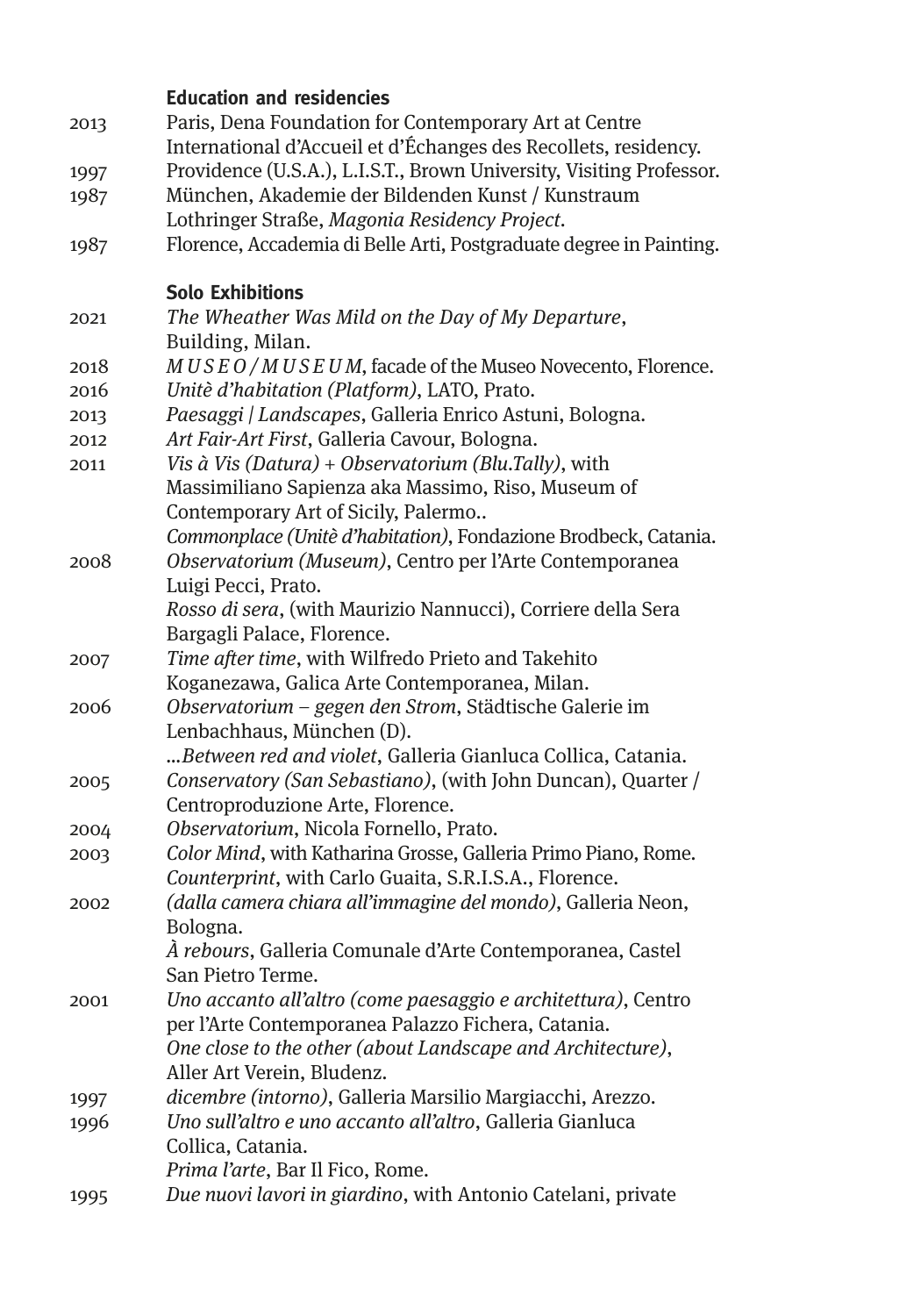| garden, Florence. |
|-------------------|
|-------------------|

- 1994 Navigare solo, Galleria Gianluca Collica, Milano.
- 1993 Personale, Galleria Andrea Cefaly, Catania.

#### **Group Exhibitions**

- 2022 No, Neon, No Cry, Mambo, Bologna.
- 2021 Rampa di lancio, Piazza del Popolo, Peccioli.
- 2020 Artists for Staccioli, Archivio Mauro Staccioli, online.
- 2019 White invita. Collettiva sperimentale, White Garage, Catania. A Painting a Day Keeps the Doctor Away, The PoolNYC, Milan.
	- Handle With Care. Missing Ferries, 26th edition of the School for Curatorial Studies and Contemporary Arts, Venice.
- 2018 Paesaggi mentali / Traiettorie naturali, collateral event of Manifesta 12, Gemellaro Geological Museum, Palermo. Osservatori / Observers, Photology Air, Tenuta Busulmone, Noto. Perché il cielo è di tutti e la terra no?, (inside of the solo exhibion
	- of Giuseppe Stampone), Galleria The PoolNYC, Milan.
- 2017 Dissipatio H. G., Galerie L'Entrepot, Monaco. Io sono qui!, M.A.C.RO. Testaccio, Rome. De Academia, Academy of Fine Arts, Florence. Boundary Issues, Galleria Unosunove, Rome. Party, Bernaroli Palace, Bologna.
- 2016 La fine del nuovo / The End of the New, Lantieri Palace, Gorizia. Fuori Uso 2016 / Avviso di garanzia, former Court of Piazza Alessandrini, Pescara.

Matrix / Contemporary Printmaking in Italy, V Bienal de Grabado, IIC Lima, Galleria Mario Sironi, Lima.

2015 Mastepieces from the Farnesina Collection. A Glance at the Italian Art from the Fifties to the Present Day, MSU Museum of Contemporary Art, Zagreb. Le Stanze D'aragona, Villino Favaloro, Palermo.

Walking On The Planet / La Camera Delle Meraviglie, Casa Masaccio and Panciatichi Palace, San Giovanni Valdarno. Disseminazioni, Casabianca, Zola Predosa.

The Wall (Archive)#10, Assab One, Milan.

2014 The Wall (archive)#9, Sponge, Pergola. Guarda dove vai, Galleria Enrico Astuni, Bologna. Residenze, Riso, Museum of Contemporary Art of Sicily, Palermo. LIBRopera. Il libro d'artista nell'era digitale, Palazzo Pretorio, Figline Valdarno.

2013 Trip and Travelling | Introduction, Klaipêda Culture Communication Center, Klaipêda. Primavera 2, CNEAI, Île des Impressionnistes, Chatou, Paris. Jubiläumsausstellung 1988 | 2013. Florenz: Antonio Catelani, Daniela De Lorenzo, Carlo Guaita, Paolo Masi, Paolo Parisi. Verein Aller Art, Bludenz.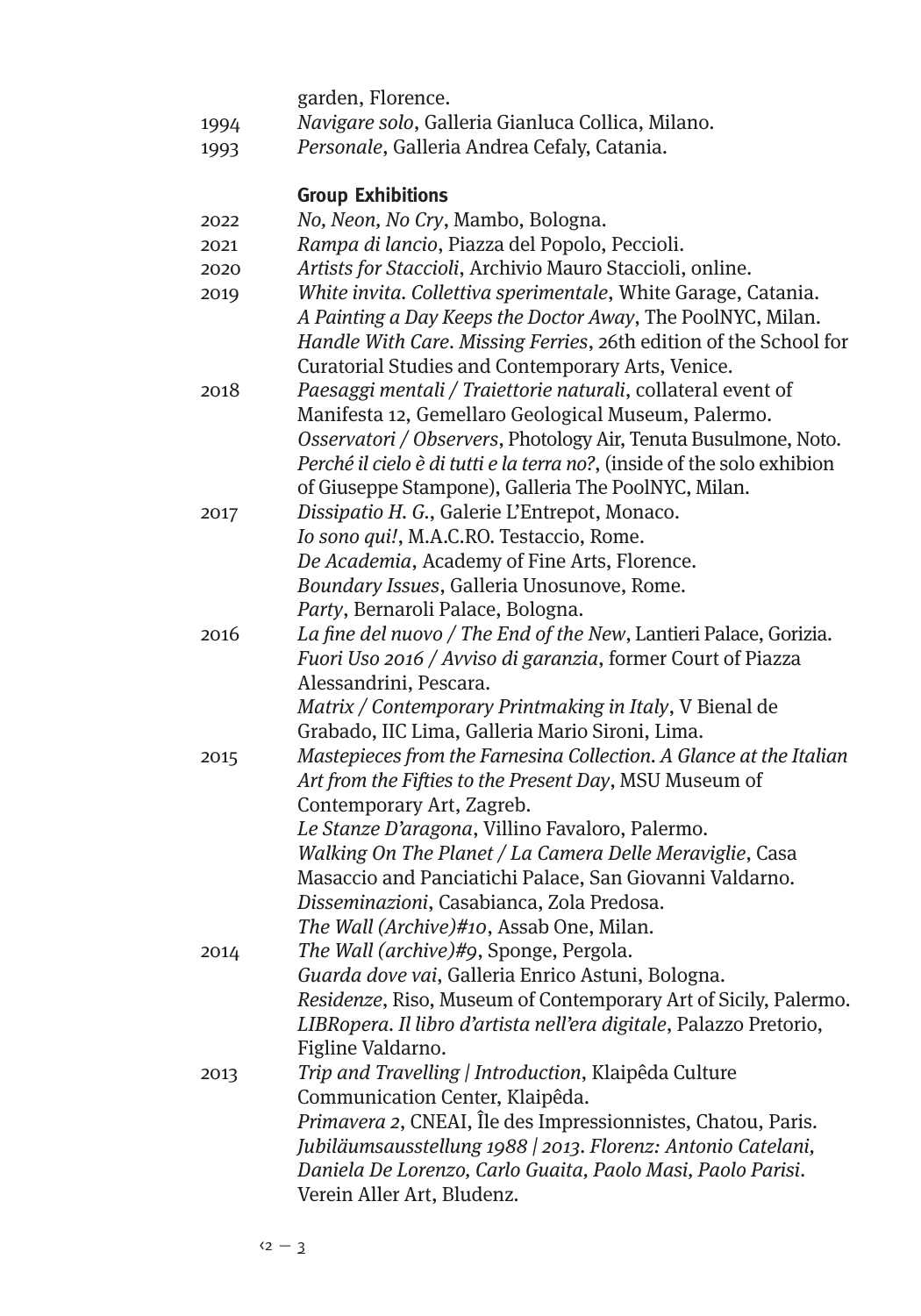|      | Misura del Mondo, Francesca Banchelli, Amedeo Martegani,              |
|------|-----------------------------------------------------------------------|
|      | Paolo Parisi, Regan Wheat. Casabianca, Zola Predosa (BO)              |
| 2012 | Future, Landscape. A changing exhibition, Forte Marghera, Venice.     |
|      | Vorrei camminare sulla luna / I'd like to walk on the moon,           |
|      | Galleria Astuni, Bologna.                                             |
| 2011 | Madeinfilandia 2011, Filanda, Pergine Valdarno (AR).                  |
|      | Su Nero Nero / Over Black Black, Rivara Castle, Contemporary          |
|      | Art center, Rivara (TO).                                              |
|      | Interferenze produttive. Artisti in residenza in aziende del          |
|      | territorio, De Sanctis Palace, Castelbasso (TE).                      |
|      | Broken Fall (Organic), Galleria Enrico Astuni, Bologna.               |
|      | The Wall (Archive)#2, Reload, former Rosati car repair shop,          |
|      | Rome / Nosadella 2, Bologna.                                          |
| 2010 | PPS, Riso, Museum of Contemporary Art of Sicily, Palermo.             |
|      | The Wall (Archive), in Private Flat #6, Florence.                     |
|      | Sicilia sopra tutti, Galleria Civica Montevergini, Siracusa.          |
|      | Senza Titolo #1. Landscapes / (confini in disordine), Magazzino       |
|      | d'arte moderna, Rome.                                                 |
|      | Niente Da Vedere Tutto Da Vivere, official parallel event of the      |
|      | XIV International Biennale of Sculpture, Pietro Tacca marble          |
|      | High School, Carrara.                                                 |
|      | Collezione Paolo Brodbeck: Pittura Italiana 1949/2010,                |
|      | Fondazione Brodbeck, Catania.                                         |
|      |                                                                       |
|      | Di'vaen. Nuovo soggetto, Galleria Gianluca Collica, Catania.          |
|      | Alla maniera d'oggi. Base a Firenze, Scalzo's Cloister, Florence.     |
| 2009 | Very late at night, neon>campobase, Bologna.                          |
|      | Vita e paesaggio di Capo D'Orlando. XXXVII edizione. Ieri e           |
|      | oggi. Ripartenza, Municipal Art Gallery Tono Zancanaro,               |
|      | Capo d'Orlando.                                                       |
|      | Getting Nowhere - Voglio essere proprio qui, Galleria Gentili, Prato. |
|      | Dove sono le ombre, showroom Adele-C, Milan.                          |
|      | It's only a paper moon, Galleria Galica, Milan.                       |
|      | crossing - public / art - zones, neon>fdv, Milan.                     |
|      | Da qui, Galleria Gianluca Collica, Catania.                           |
|      | Italian Genius Now (back to Rome), M.A.C.R.O., Rome.                  |
| 2008 | Per adesso noi siamo qua, Villa romana, Florence.                     |
|      | Fuori contesto, official collateral event of Manifesta 7,             |
|      | advertising spaces of Rovereto, Trento and Bolzano.                   |
|      | Chroma! Energia Colore Musica, Sala dell'Arengo, Broletto             |
|      | Palace, Novara.                                                       |
|      | Italian Genius Now, Korean Design Center, Seoul /Italian              |
|      | Cultural Institute, Tokyo.                                            |
| 2007 | Italian Genius Now, Museum of Fine Arts, Hanoi / White                |
|      | House, Singapour.                                                     |
|      | Generazione Astratta, Centro Culturale Le Ciminiere, Catania.         |
|      | Open Air, Orto botanico, Parma.                                       |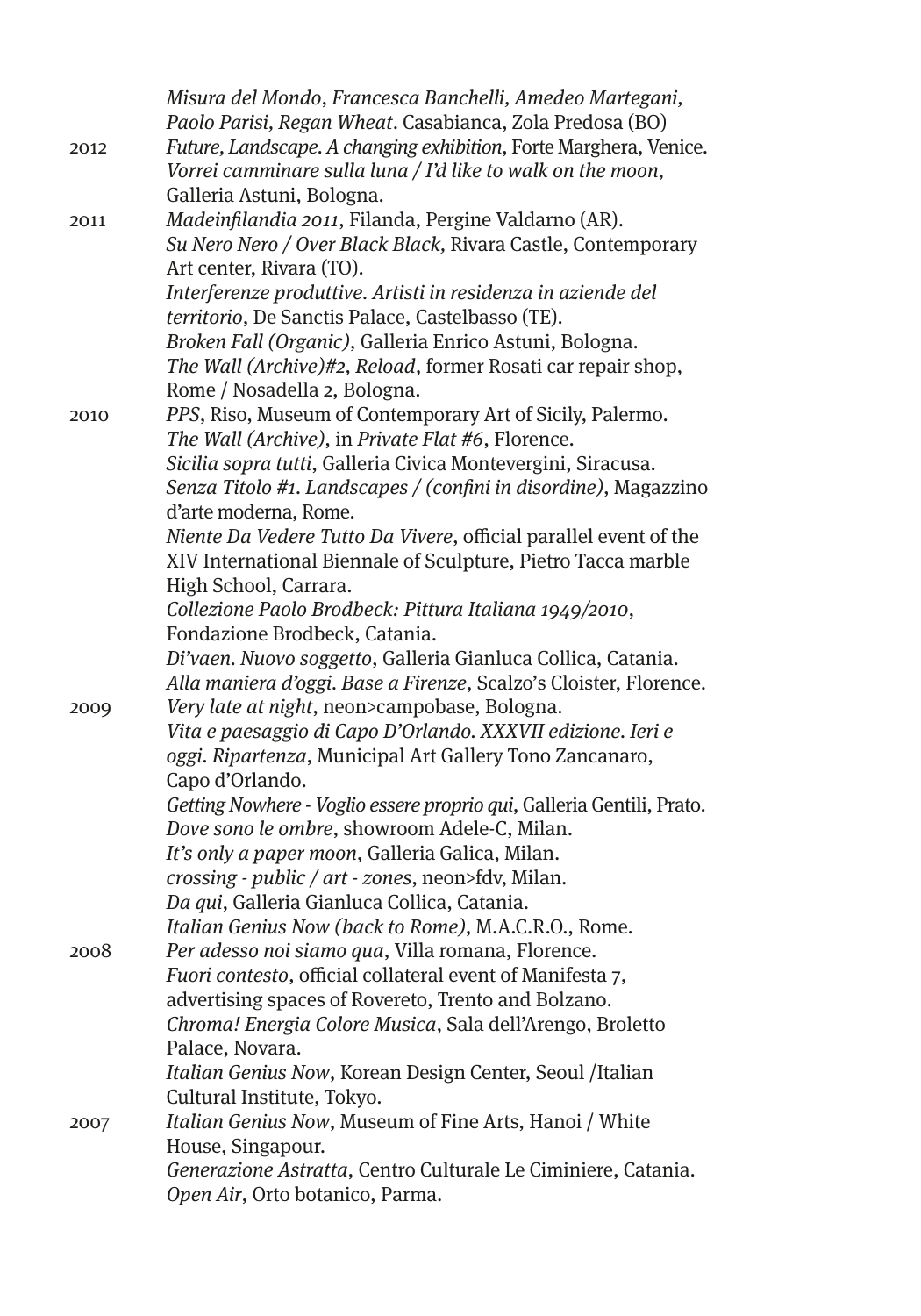|      | Geografie, Via Nuova Arte Contemporanea, Florence.                       |
|------|--------------------------------------------------------------------------|
|      | Pointing Painting, Spazio A, Pistoia.                                    |
|      | Good Morning Babilonia, Marella Gallery, Beijing.                        |
| 2006 | Interim is mine / L'intervallo è mio, Galleria Civica                    |
|      | Montevergini, Siracusa.                                                  |
|      | Quasi l'infanzia – i bambini e lo sguardo dell'artista, Sala             |
|      | d'arme dof Palazzo Vecchio, Florence.                                    |
|      | Metropolitanscape. Paesaggi urbani nell'arte contemporanea,              |
|      | Palazzo Cavour, Turin.                                                   |
|      | Streaming / Esercizi #1, neon>campobase, Bologna.                        |
| 2005 | Collezione permanente, Centro per l'arte contemporanea                   |
|      | Luigi Pecci, Prato.                                                      |
|      | Untitled, Galleria Nicola Fornello, Prato.                               |
|      | Entr'acte 2, Casa Gallizio, Alba.                                        |
|      | Allineamenti, Trinitatiskirche, Köln (D).                                |
|      | Ad'a, Rocca Sforzesca, Imola.                                            |
|      | Tristram Shandy: un concettuale del Settecento, Chamber of               |
|      | Columns, Corbetta.                                                       |
| 2004 | Collezionisti per amore, Galleria Civica Montevergini, Siracusa.         |
|      | Sonde, Palazzo Fabroni, Pistoia.                                         |
| 2003 | L'arte mia, Galleria Neon, Bologna.                                      |
|      | Libri e multipli d'artista, Galleria Nicola Fornello, Prato.             |
|      | <i>Eco e Narciso</i> , Novalesa Abbey / Ecomuseum of the border          |
|      | lands, Ferrera Moncenisio / Feltrificio Crumiere, Villar Pellice.        |
|      | Moto a luogo, rocca di Carmignano.                                       |
|      | Let's give a chance, Base/progetti per l'arte, Florence.                 |
| 2002 | Libre, Museo Pecci / C.I.D. Arti visive, Prato.                          |
|      | Entr'acte, Palazzo Albiroli, Bologna.                                    |
|      | Paradiso perduto/Paradise lost, Palazzo dell'Arengo, Rimini.             |
| 2001 | Leggerezza, Ein Blick auf zeitgenössische Kunst in Italien,              |
|      | Städtische Galerie im Lenbachhaus/Kunstbau, München (D).                 |
|      | Abitanti. Arte in relazione, Palazzo Fabroni, Pistoia.                   |
| 2000 | Undici. Airò, Bochner, canecapovolto, Moro, Nicosia, Parisi,             |
|      | Penone, Pirri, Serebriakova, Verhoeven, Vercruysse, Centro per           |
|      | l'Arte Contemporanea Palazzo Fichera, Catania.                           |
|      | Lavori diversi - 2, Galleria E-static, Turin.                            |
| 1999 | Lavori diversi - 1, Galleria E-static, Turin.                            |
|      | Catelani, De Lorenzo, Parisi, Biagiotti Arte Contemporanea,              |
|      | Florence.                                                                |
| 1998 | Senza titolo (Elogio alla bellezza), Galleria Gianluca Collica, Catania. |
|      | Abitanti, Biagiotti Arte Contemporanea, Florence.                        |
|      | Il Punto, Galleria Continua, San Gimignano.                              |
| 1997 | Oscar, Galleria La Nuova Pesa, Rome/Castello Colonna, Genazzano.         |
|      | Collezione permanente, Civic Gallery of Contemporary Art, Siracusa.      |
|      | To be, Teatro di Santa Caterina, Prato.                                  |
|      | Premio di scultura Umberto Mastroianni, 2 <sup>nd</sup> edition, Turin.  |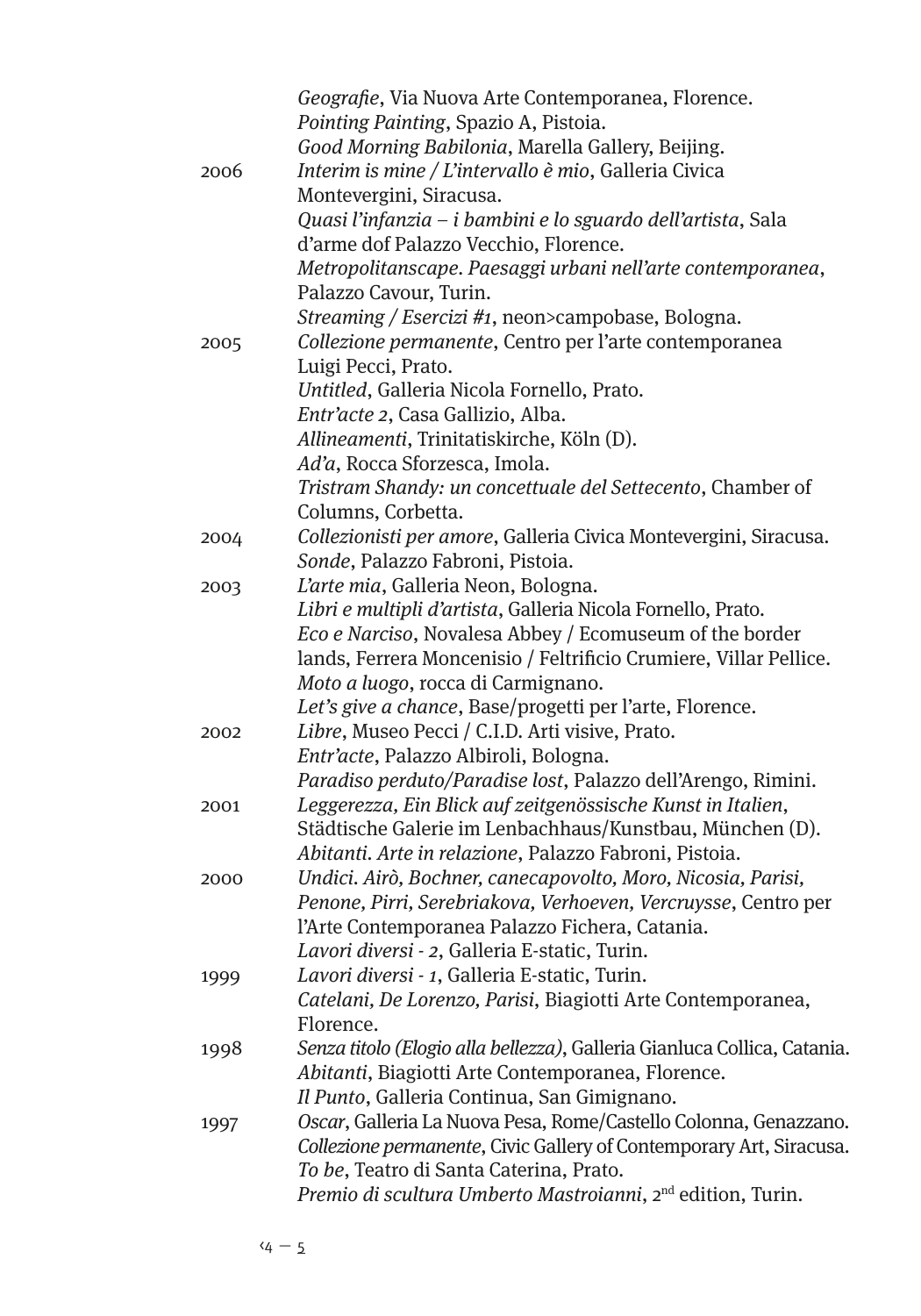|      | Profonditàsuperficie, Chiesa di Santa Maria dello Spasimo,<br>Palermo.                                                           |
|------|----------------------------------------------------------------------------------------------------------------------------------|
| 1996 | Giro d'Italia: Palermo, Galleria L' Attico by Fabio Sargentini, Rome.<br>La battaglia di Cascina, Cascina.                       |
|      | Varchi possibili, Montelupo Fiorentino.                                                                                          |
| 1995 | Arteinvideo, Beneventano del Bosco Palace, Siracusa.                                                                             |
| 1994 | 40 x 40, Galleria Continua, San Gimignano.                                                                                       |
|      | Isole del disordine - Inseln der Unordnung, Cortona.                                                                             |
| 1991 | Una, Fortezza da basso, Florence.                                                                                                |
|      | Lectures - Workshops - Tutoring                                                                                                  |
| 2021 | Collage and Reproducibility: the Analog and the Digital in the<br>Post Internet Era, workshop (online), NUUA, Nanjing University |
|      | of Aeronautics and Astronautics, College of Art.<br>L'armonia, tutor of the Residency program curated by Sergio                  |
| 2020 | Risaliti for Manifattura Tabacchi, Florence;                                                                                     |
|      | The Whole World in a Detail (Notes about Art, Graphic Design                                                                     |
|      | and Reproducibility), workshop (online), NUUA, Nanjing Univer-                                                                   |
|      | sity of Aeronautics and Astronautics, College of Art.<br>8th Monza Biennale, Monza Reggia's Orangerie, tutor and                 |
| 2019 | nominator of the three artists selected;                                                                                         |
|      | La Meraviglia, tutor of the Residency program curated by Sergio                                                                  |
|      | Risaliti for Manifattura Tabacchi, Florence;                                                                                     |
|      | This is (Not) Graphic Design, workshop, Hunan University of                                                                      |
|      | Umanities, Science and Technology, Loudi City.                                                                                   |
|      | MUSEUM. Notes about Art, Graphics, Necessity, Quality,                                                                           |
|      | Technique, Science and Specialization), lecture, International                                                                   |
|      | Conference on Art and Science, Nanjing University of                                                                             |
|      | Aeronautics and Astronautics.                                                                                                    |
|      | The Whole World in a Detail (Notes about Art, Public Spaces                                                                      |
|      | and Reproducibility), lecture for Lorenzo De'Medici School,                                                                      |
|      | M.A. in Museums and the Public 1: People and Ideas, Museo                                                                        |
|      | Novecento, Florence;                                                                                                             |
|      | The Whole World in a Detail (Notes about Art, Graphic Design                                                                     |
|      | and Reproducibility), workshop, NUUA, Nanjing University of                                                                      |
|      | Aeronautics and Astronautics, College of Art.                                                                                    |
| 2018 | La Cura, tutor of the Residency program curated by Sergio                                                                        |
|      | Risaliti for Manifattura Tabacchi, Florence                                                                                      |
|      | The Whole World in a Detail (The Work of Art in in the age of                                                                    |
|      | mechanical reproduction), workshop, NUUA, Nanjing                                                                                |
|      | University of Aeronautics and Astronautics, College of Art.                                                                      |
| 2017 | The Whole World in a Detail (The Work of Art in in the age of                                                                    |
|      | mechanical reproduction), workshop, NUUA, Nanjing                                                                                |
|      | University of Aeronautics and Astronautics, College of Art.                                                                      |
| 2016 | Reims ce n'est pas la France (A Hole in Vision), with Pantani-<br>Surace, workshop, La semaine folle, ESAD, Reims.               |
|      |                                                                                                                                  |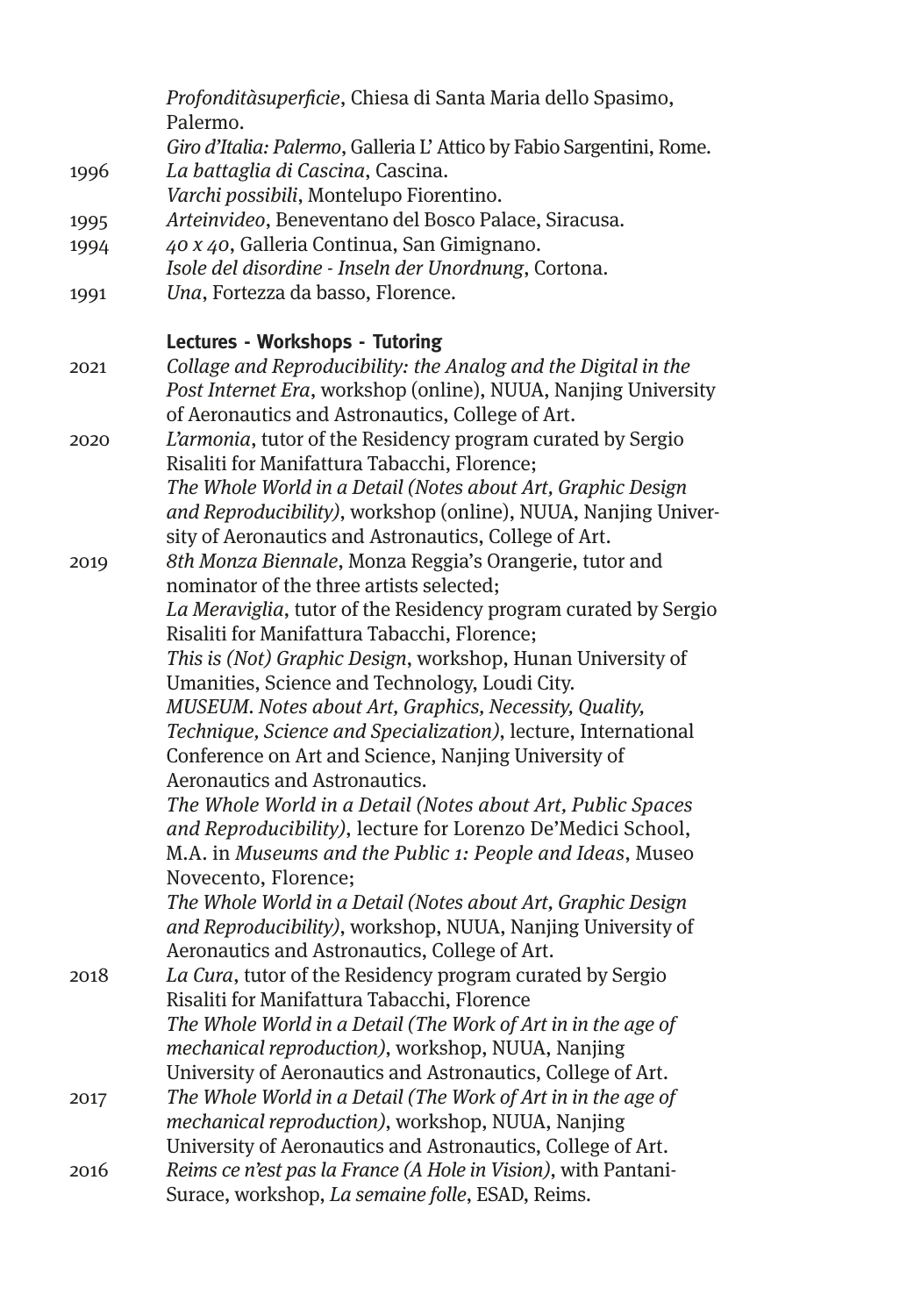| 2015 | The problem of Sharing the Available Space in Physical Space,<br>in Graphic Design and compared to the Color of the Painting.<br>and the Atmospheric Dust, lecture at Tan Kah Kee College,<br>Xiamen University / Art College of Xiamen University /<br>Channel Cup, Industrial Design Competition, Jinjiang, Fujian.<br>The problem of Sharing the Available Space compared to the Color of<br>the Painting.  and the Atmospheric Dust, lecture, OCAD University,<br>Florence (curated by Catherine Beaudette) / Syracuse University,<br>Studio Arts Department, Florence (curated by Kirsten Stromberg). |
|------|------------------------------------------------------------------------------------------------------------------------------------------------------------------------------------------------------------------------------------------------------------------------------------------------------------------------------------------------------------------------------------------------------------------------------------------------------------------------------------------------------------------------------------------------------------------------------------------------------------|
| 2013 | The July Issue 2013: Art, Architecture and Public Space, Pino<br>Brugellis, Arabella Natalini, Paolo Parisi, curated by Regan Wheat,<br>Washington University in St. Louis, Sam Fox School of Design<br>and Visual Arts, Florence.                                                                                                                                                                                                                                                                                                                                                                         |
|      | and Atmospheric Dust, lecture, Course of Design of Professor                                                                                                                                                                                                                                                                                                                                                                                                                                                                                                                                               |
| 2012 | Giovanni Bartolozzi, Faculty of Architecture, Florence.<br>The July Issue 2012: Lecture Series. Gianni Pettena, Paolo Parisi,<br>Elena Barthel, Jonathan Hill, curated by Regan Wheat, Washington<br>University in St. Louis, Sam Fox School of Design and Visual Arts,<br>Fondazione Michelucci, Fiesole.                                                                                                                                                                                                                                                                                                 |
| 2010 | Observatorium, lecture, curated by Pietro Gaglianò, Teatro                                                                                                                                                                                                                                                                                                                                                                                                                                                                                                                                                 |
|      | Studio of Scandicci, Florence.                                                                                                                                                                                                                                                                                                                                                                                                                                                                                                                                                                             |
| 2009 | Emerging Talents. New Italian Art, nominator for the first<br>Edition held at Palazzo Strozzi, Florence. Rossella Biscotti,                                                                                                                                                                                                                                                                                                                                                                                                                                                                                |
| 2007 | one of his five nominated young artists, was the award's winner.<br>Observatorium, lecture, curated by Angela Sanna, Visual Arts<br>Course, Free Academy of Fine Arts (LABA), Florence.<br>Arte pubblica. Arte e paesaggio, workshop, curated by Roberto                                                                                                                                                                                                                                                                                                                                                   |
|      | Daolio, Montesole Arte, Marzabotto (BO).                                                                                                                                                                                                                                                                                                                                                                                                                                                                                                                                                                   |
| 2004 | Studio Talks, Studio Visit / Artists Atelier. Region of Tuscany, Florence.                                                                                                                                                                                                                                                                                                                                                                                                                                                                                                                                 |
| 1998 | Il Punto, Galleria Continua, San Gimignano.                                                                                                                                                                                                                                                                                                                                                                                                                                                                                                                                                                |
| 1998 | Intorno, lecture, Course of Design of Professor Alberto Breschi,<br>Faculty of Architecture, Florence.                                                                                                                                                                                                                                                                                                                                                                                                                                                                                                     |
| 1997 | Around, visiting professor with final lecture, L.I.S.T.,<br>Brown University, Providence.                                                                                                                                                                                                                                                                                                                                                                                                                                                                                                                  |
|      |                                                                                                                                                                                                                                                                                                                                                                                                                                                                                                                                                                                                            |
|      | <b>Teaching Experience</b>                                                                                                                                                                                                                                                                                                                                                                                                                                                                                                                                                                                 |
|      | 2010-today Florence, Accademia di Belle Arti, full professor of Graphics                                                                                                                                                                                                                                                                                                                                                                                                                                                                                                                                   |
|      | Arts I and II / 2° level Degree in New Expressives Languages /<br>Department of Visual Arts.                                                                                                                                                                                                                                                                                                                                                                                                                                                                                                               |
|      | 2009-2012 Bologna, Accademia di Belle Arti, professor of Concept                                                                                                                                                                                                                                                                                                                                                                                                                                                                                                                                           |
|      | Planning / 2° level Degree in Design Management /                                                                                                                                                                                                                                                                                                                                                                                                                                                                                                                                                          |
|      | Department of Applied Arts.                                                                                                                                                                                                                                                                                                                                                                                                                                                                                                                                                                                |

- 2007-2010 Bologna, Accademia di Belle Arti, professor of Design Methodology of Visual Communication / 2° level Degree in Visual Arts.
- 2004-2010 Bologna, Accademia di Belle Arti, full professor of Graphic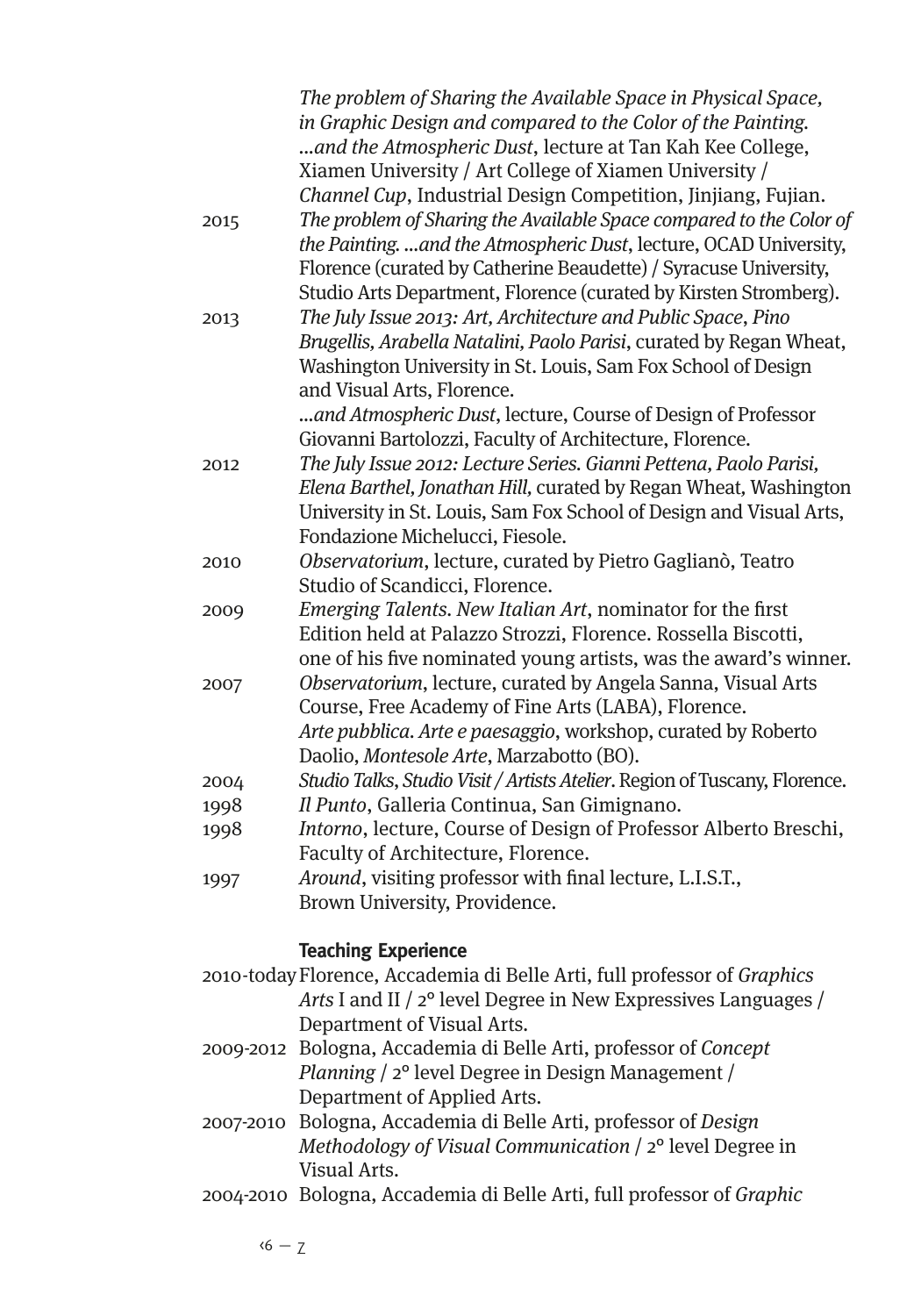Arts I, II and III / 1° level Degree in Visual Arts.

- 2001-2003 Venezia, I.U.A.V. Architecture Faculty, assistent professor of Giulio Paolini course Laboratory of Techniques and Artistic Expressions / 2° level Degree in Visual Arts.
- 1994-2004 Bologna, Accademia di Belle Arti, full professor of Printmaking.
- 1993-1994 Catania, Accademia di Belle Arti, assistant professor of Printmaking.
- 1992-1993 Bari, Accademia di Belle Arti, assistant professor of Printmaking.
- 1991-1992 Venezia, Istituto Statale d'Arte, professor of Lithography.
- 1990-1991 Reggio Calabria, Accademia di Belle Arti, professor of Painting.
- 1989-1990 Venezia, Istituto Statale d'Arte, professor of Lithography.

#### **Selected bibliography - Magazines, newspapers, web**

Mirco Marino, Sul primordiale. Fondazione Peccioli per l'Arte. Rampa di lancio, «Artext», January 2022.

CATERINA FONDELLI, Rampa di lancio: l'arte contemporanea a Peccioli e Legoli in un itinerario immersivo, «ATP Diary», January 4 2022.

Daniela Bisogni, Piccola Italia, «RAI 2», December 18 2021. Fabio Francione, Le tende mobili del tempo di Paolo Parisi, «Il Manifesto», March 17 2021.

Stefano Castelli, Apparizione e scomparsa della forma. Paolo Parisi a Milano, «Artribune.com», March 15 2021.

ALESSANDRA QUATTORDIO, Branzi e Parisi. Se l'abitare diventa luogo poetico, «Corriere della Sera», March 1 2021;

STEFANO ROBERTO MAZZATORTA, Paolo Parisi – The Weather was Mild on the Day of my Departure, «Critica Inattuale», February 26 2021;

Askanews, La pittura di fronte a se stessa: Paolo Parisi da Building, «Sole 24 ore Video», January 2021;

Pietro Bazzoli, I luoghi di Paolo Parisi, tra reale e digitale, Interview, «Espoarte. Contemporary Art magazine», February 2021; CARLOTTA ROMANO, Il tempo mite della mia partenza, «La Sicilia», February 20 2021;

VERONICA GRAZIOLI, Stratificazione e memoria, Paolo Parisi a BUILDING, «Exibart», February 20201;

Gianluigi Colin, Una copertina, un artista, «La Lettura», «Corriere della Sera» magazine, n° 481, February 14 2021;

Nicola Baroni, Ricami astratti e memorie private. Paolo Parisi artista in viaggio, «La Repubblica» Milano, 30 January 2021; Ilaria Bernardi, curated by, The perception in modern time,

digital exhibition catalog of Artists for Staccioli, 2019>ongoing, www.maurostaccioli.org.

Martina Corgnati, Il paesaggio è nell'ambiente, «Style», «Corriere della Sera» magazine, n° 11, November 2109.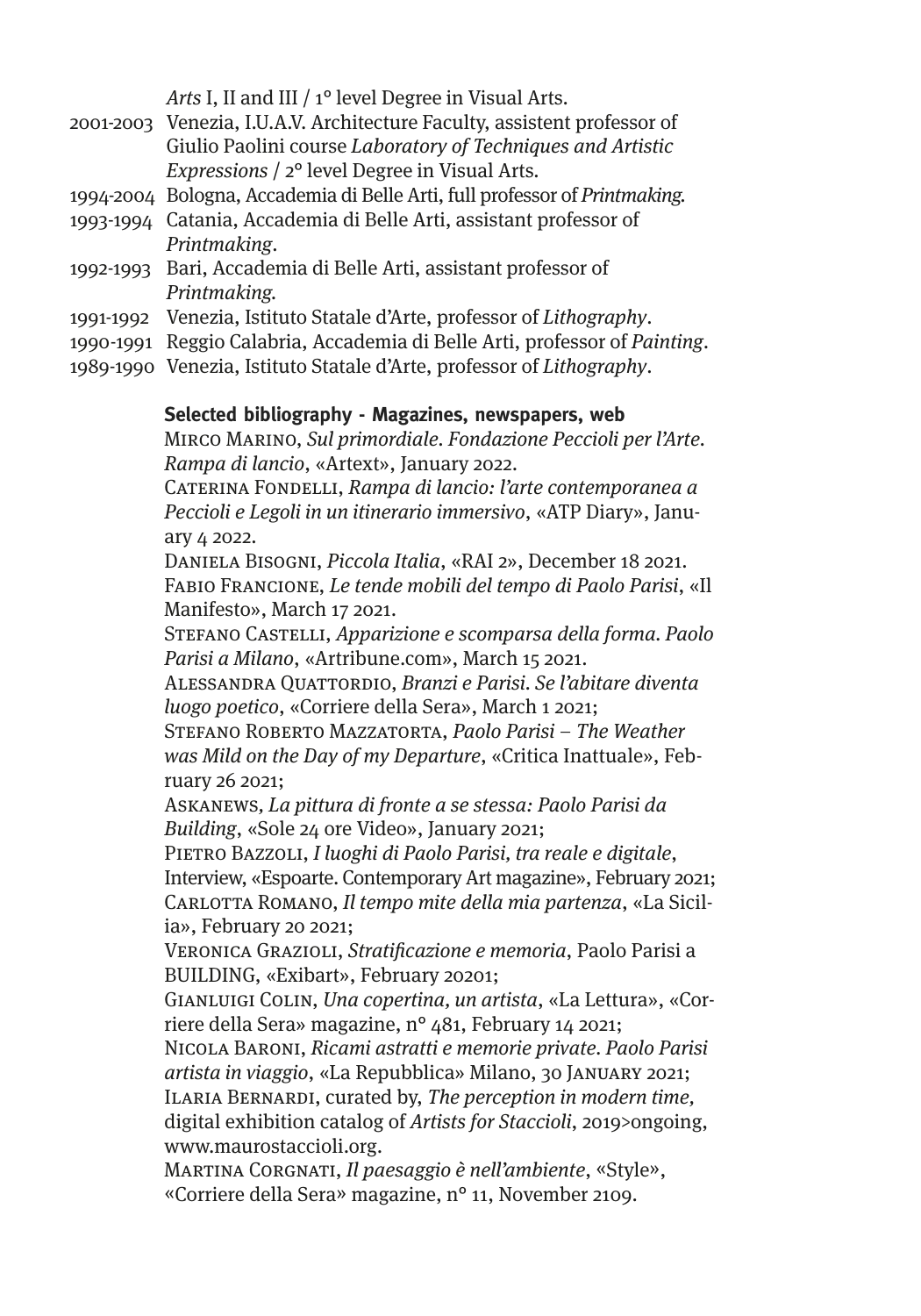AA.VV., *M U S E O*, with texts by Paolo Parisi, Marco Senaldi, Stefania Rispoli, «giornale del Museo Novecento», Florence, n° 2, aprile 2018.

Laura Lombardi, Firenze, un MUSEO per il Museo Novecento, «http://Il Giornale dell'Arte.com», April 20 2018.

Helga Marsala, Museo Novecento di Firenze. Intervista a Sergio Risaliti, «http://Artribune.com», April 21 2018.

Valeria Farill, #CSS Conversazioni Site Specific, interview, «http://rivista.senzacornice.org», July 2017.

Matteo Innocenti, A Conversation Piece: Territori di confine. In dialogue with Paolo Parisi, «http://artext.it», 2018.

Paride D'Alessandro, Boundary Issues, «http://rivistasegn.eu», February 27 2017.

Laura Lombardi, Piattaforma abitativa, «http://Il Giornale dell'Arte.com», October 27 2016.

MATTEO INNOCENTI, A Place to Be. Unitè d'habitation (Platform) di Paolo Parisi, «http://matteoinnocenti.com», October 2016. Cornelia Lauf, Maria Giovanna Virga, Sicily Rising!, in «Art & Documentation / Sztuka i Dokumentacja», Łódź Academic Journal, Łódź 2015.

Susanna Crispino, Between Objectivity And Wonder. Light, color, perception, experience, communication, habitability and modernist legacy: a journey into Paolo Parisi painting., «http:// TK-21 La revue.com», n°41, December 2014.

Julia Draganovic, A bordo del cuore d'oro, «http://1995-2015. undo.net», January 26 2012.

Daniela Bigi, curated by, ...e il pulviscolo atmosferico, interview on «Arte e critica» n° 68, Rome, Fall 2011.

AA.VV., Frequenze blu a Palermo. Al Museo Riso arriva la macchina sonora/luminosa di Paolo Parisi e Massimiliano Sapienza, «http://Artribune.com», September 21 2011.

Helga Marsala, Commonplace. Quel luogo comune tra pittura e architettura, «http://Artribune.com», June 15 2011.

Larry Bolognesi, Report - Paolo Parisi - Commonplace (Unite D'habitation), «http://tv.exibart.com»

Anna Santomauro, Broken Fall (Organic). Metafore in caduta libera. «Arte e Critica» n° 66, Rome, March-May 2011.

Helga Marsala, E anche Paolo Parisi si defila dal Padiglione Italia, «http://Artribune.com», May 24 2011.

Lorenzo Bruni, Toscana oggi, «Flash Art» n° 292, Milan, April 2011. Lorenzo Bruni, Alla maniera d'oggi. Base a Firenze, «Flash Art» n° 282, Milan, April 2010.

Francesco Fossati, Base / Progetti per l'arte, interview on «E il Topo», Year XIX, n° 11, Milan, 2010.

Elena Magini, Alla maniera d'oggi. Base a Firenze, «OVO» n° 3, Florence, March 2010.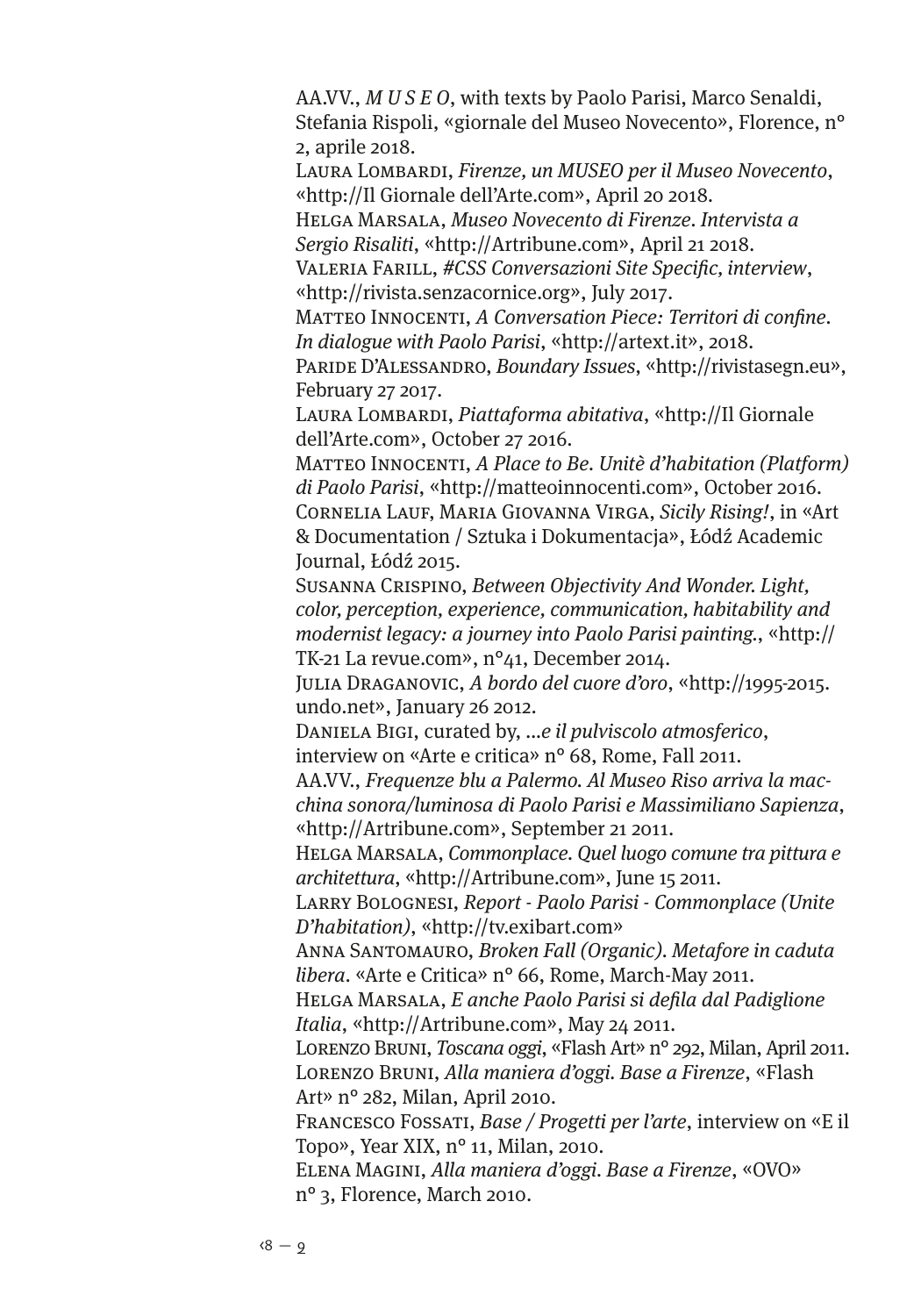Francesco Fossati, Alla maniera d'oggi. Base a Firenze, interview in «OVO», n° 2, Florence, February 2010. Lorenzo Bruni, Paolo Parisi. Punto di vista fisico, interview, in «Flash Art» n° 279, Milan, December-January 2010. NADIA LIONELLO, Poveri ma belli, «Interni», nº 9, Milan, September 2009. STEFANO PEZZATO, Paolo Parisi. Observatorium (Museum), «Carte d'arte Internazionale», Messina, Winter 2009. Donata Panizza, Paolo Parisi, «Exibart» n° 52, Rome, October 2008. GUIDO MOLINARI, Geografie, «Flash Art» nº 266, Milan, October-November, 2007. Donata Panizza, Pointing Painting, «http://Exibart.com». Lorenzo Bruni, Observatorium – gegen den Strom, «Tema Celeste» n° 118, Siracusa, October-December 2006. Pirkko Rathgeber, Paolo Parisi al Lenbachhaus di Monaco, «Flash Art» n° 260, Milan, October-November 2006. Martin Blättner, Paolo Parisi. Observatorium – Gegen den Strom, Lenbachhaus, München. «Kunstforum International», n° 182, KÖln, October-November 2006. LUITGARD KOCH, Observatorium, «Financial Times Deutschland», Hamburg, August 30 2006. HANNE WESKOTT, Im Inneren des Vulkans, «Süddeutsche Zeitung», n° 190, MÜnchen, August 19/20 2006. Alexander Altman, Gebannter Lockruf der Entgrenzung, «Bayerische Staatszeitung», MÜnchen, August 18 2006. JOACHIM GOETZ, Unberechenbar wie die Natur Siziliens, «Donaukurier», Ingolstadt, August 2 2006. JÖRG RESTORFF, Observatorium - Gegen den Strom, «Kunstzeitung», Berlin, 6/120, 2006. Silke Denecke, Im Innern des Vulkans, «http://Artnet.com», July 12 2006. BARBARA REITTER-WELTER, Beobachter des Vulkans, «Welt am Sonntag», München/Bayern, June 25 2006. BARBARA REITTER-WELTER, Das Dröhnen des Vulkans, «Südwest Presse», Ulm, June 24 2006. SIMONE DATTENBERGER, Das Grollen des Ätna, «Münchner Merkur», MÜnchen, June 23 2006. AAVV, Paolo Parisi, «Kunst Aktuell», n° 4/2006. Silvia Freiles, Paolo Parisi. ...tra rosso e violetto / Galleria Gianluca Collica, in «Arte & Crtitica» n° 47, Rome, July-September 2006. DANIELA LOTTA, Ad'A. Area d'azione, in «Flash Art», nº 254, Milano, October-November 2005. Daniela Cascella, Conservatory (San Sebastiano), in «Contemporary», n° 73, London, July 2005. Francesco Marmorini, Quarter. Progetto Arte, interview to Sergio Risaliti, «Arte & Critica», n° 43, Rome, July-September, 2005.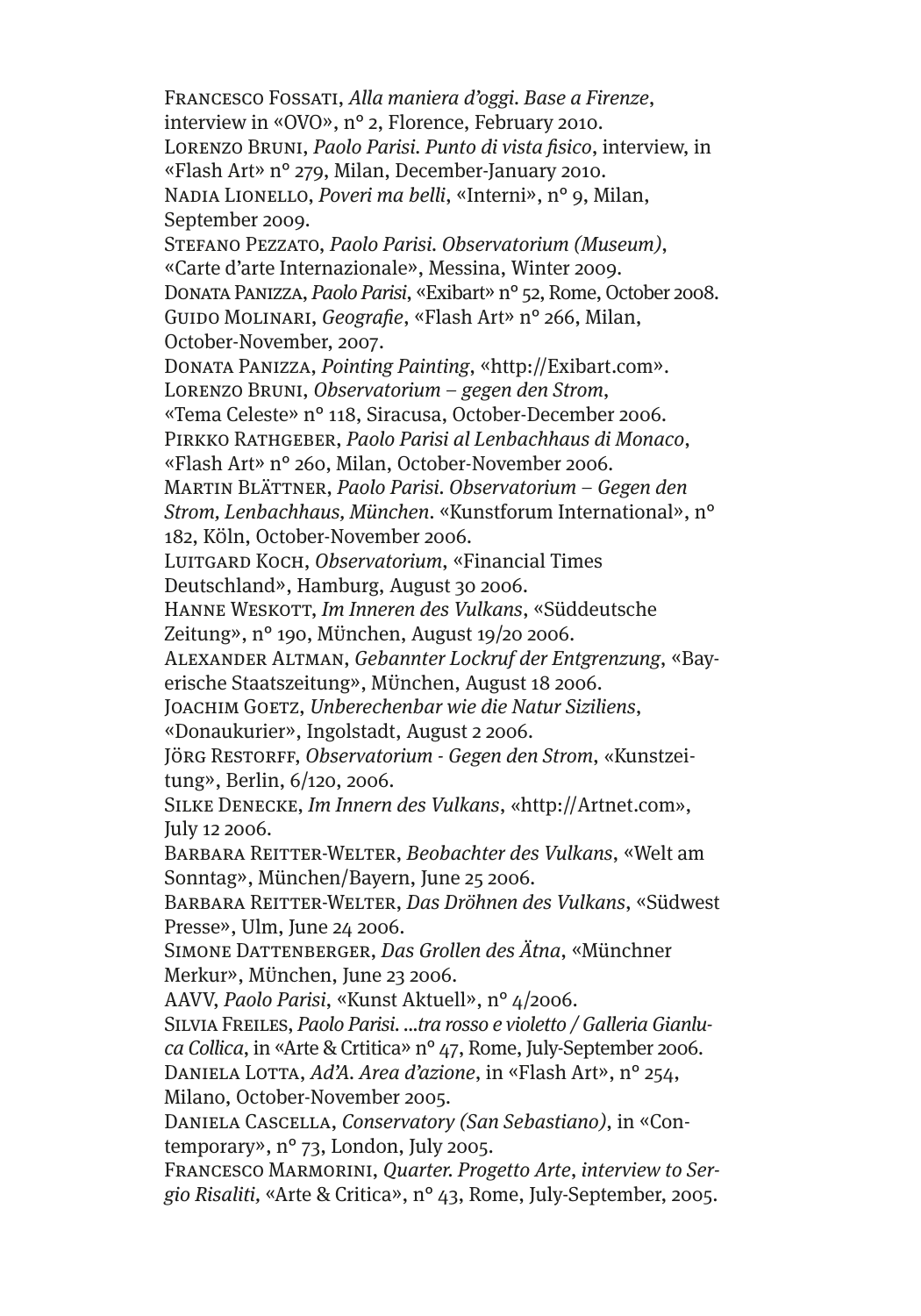Massimiliano Tonelli, Rinascimento 2005, interview to Sergio Risaliti, «Exibart.onpaper» n°20, Rome, December-January 2005.

DESDEMONA VENTRONI, Paolo Parisi / Nicola Fornello, in «Tema Celeste», n° 106, Siracusa, November-December 2004.

SARETTO CINCINELLI, Paolo Parisi / Nicola Fornello, Prato, in «Flash Art» n° 247, Milan, August-September 2004.

Alberto Mugnaini, Moto a luogo, in «Flash Art» n° 243, Milan, November-December 2003.

Lorenzo Bruni, Il presente della realtà visibile, in «Arte e Critica» n° 35-36, Rome, October-December 2003.

SARETTO CINCINELLI, L'invenzione di un confine, in «Flash Art» n° 239, Milan, April-May 2003.

Luca Panaro, Paolo Parisi, in «Flash Art» n° 234, Milan, June-July 2002.

Angela Madesani, Apriamo la gabbia dell'astrazione, in «Ipso Facto» n° 11, Bergamo, September-December 2001.

Ariane Grabher, Landschaften, von Farbe zugedeckt, «VN», Bregenz, March 22 2001.

Ilse E. Sperling, Nüchtern und sinnlich, in «Neue», Wien, March 22 2001.

Paolo Parisi, I ferri del mestiere, in «Ipso Facto», n° 7, Bergamo, May-August 2000.

Anna Cirignola, Abitanti, «Flash Art», n° 214, Milan, February-March, 1999.

DILETTA BORROMEO, Un'aura intorno, interview, in «Opening» n° 35 - 36, Rom, Fall-Winter, 1998.

STEFANO CHIODI, Paolo Parisi, in «Tema Celeste» nº 68, Siracusa, May-June, 1998.

Chiara Coronelli, La profondità delle superfici, «Il Sole 24 Ore», Milan, July 6 1997.

Teresa Macrì, Le meraviglie dello Spasimo, «Il Manifesto», Rome, July 18 1997.

Paolo Parisi, progetto per Centoerbe, «Centoerbe» n° 6, La Nuova Pesa, Rome, 1997.

Alessandro Querci, L'altra aura, in «Flash Art» n° 181, Milan, February, 1994.

Enzo Tomasello, Paolo Parisi geografo neo-moderno, «Kaleghé» n° 3, Palermo, September 1993.

### **Books and catalogs**

Lorenzo Bruni, curated by, BASE BOOK, with texts by Lorenzo Bruni, Gabriele Detterer, Sergio Risaliti, Marco Scotini, Giacinto Di Pietrantonio, Hans Ulrich Obrist, Alberto Salvadori, Hou Hanru, Giancarlo Politi, Cornelia Lauf, Massimiliano Gioni, Robert Storr, Pier Luigi Tazzi, Achille Bonito Oliva,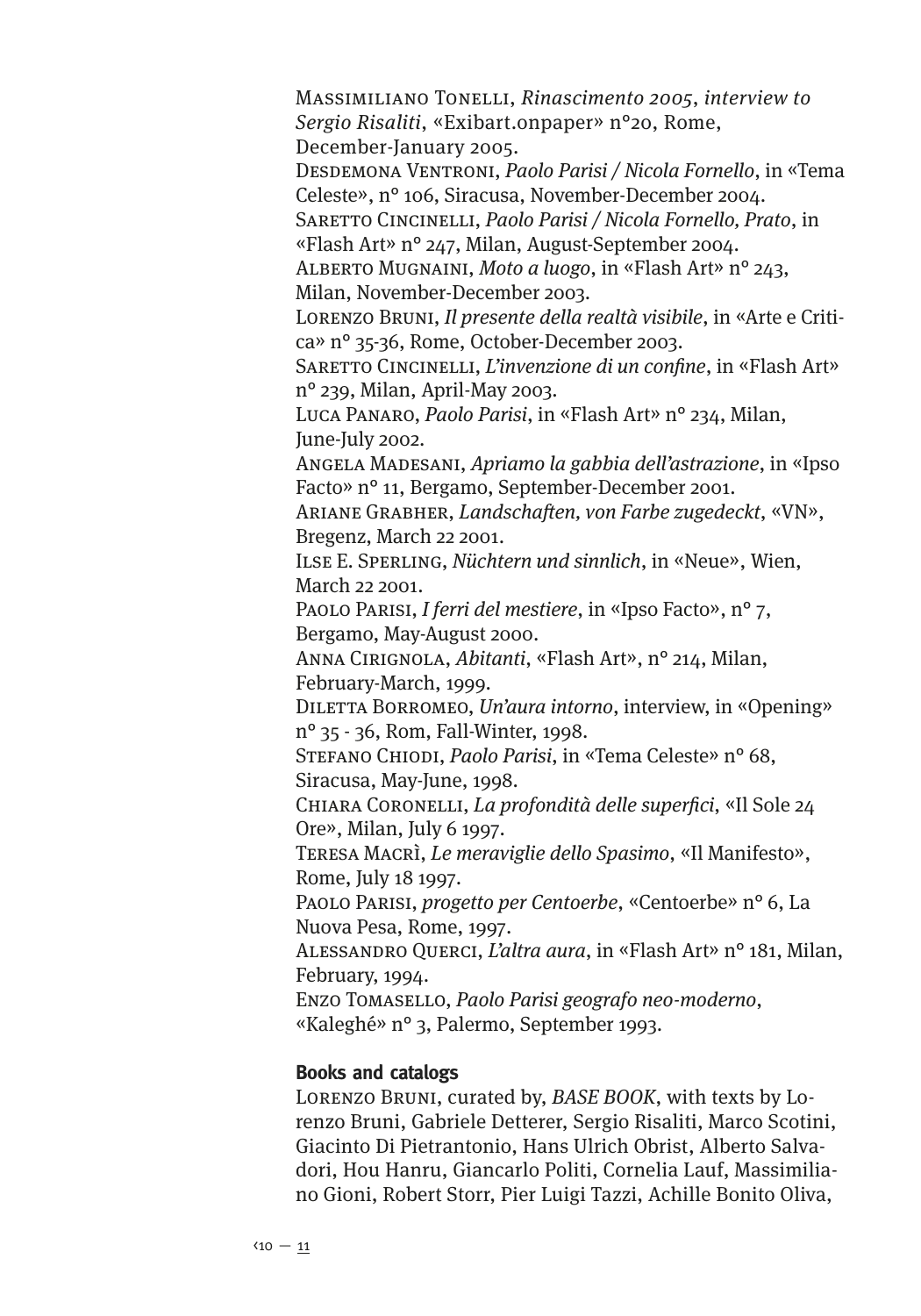Ilaria Bernardi, Pontedera, October 2019.

PAOLO TOFFOLUTTI, curated by, The End of the New | La fine del nuovo, exhibition catalog, with texts by Lorenzo Bruni, et al, Neo Associazione culturale, Udine, 2019.

SERGIO RISALITI, curated by, Paolo Parisi, MUSEO, with texts by Sergio Risaliti, Giacinto Di Pietrantonio, Helga Marsala, Marco Senaldi, Paolo Parisi, Stefania Rispoli, Carlo Cambi Publisher, Poggibonsi, 2019.

PIER LUIGI TAZZI, curated by, De Academia, exhibition catalog Accademia di Belle Arti di Firenze, with texts by Luciano Modica, Eugenio Cecioni, Pier Luigi Tazzi, Susanna Ragionieri, Veronica Caciolli, Gli Ori, Prato, 2017.

Giacinto Di Pietrantonio, Simone Ciglia, curated by, Fuori Uso 2016. Avviso di Garanzia, exhibition catalog, Pescara, July 2016.

Andrea Bruciati, Helga Marsala, curated by, Le stanza d'Aragona. Pratiche pittoriche all'alba del nuovo millennio, Galleria Rizzuto, Palermo, January 2016.

Martina Corgnati, Giovanni Iovane, curated by, Mastepieces from the Farnesina Collection. A Glance at the Italian Art from the Fifties to the Present Day, exhibition catalog, MSU Museum of Contemporary Art, Zagreb, October 2015.

Marco Bazzini, curated by, Alla maniera d'oggi. Base a Firenze, exhibition catalog, with texts by Marco Bazzini, Lorenzo Bruni, Centro per l'arte contemporanea Luigi Pecci, Prato, May 2015.

Luca Panaro, Visite brevi, Editrice Quinlan, Castel Maggiore, 2015. PIETRO GAGLIANÒ, curated by, Walking on the Planet - La camera delle meraviglie, exhibition catalog, San Giovanni Valdarno (AR), Edizioni Madeinfilandia, 2015.

LORENZO BRUNI, curated by, Paesaggi | Landscapes, poster + catalog, edition for Art Fair 2013, Galleria Enrico Astuni, Bologna, January 2013.

Giacinto Di Pietrantonio, Francesca Referza, curated by, Interferenze costruttive. Artisti in residenza in azienda, Fondazione Malvina Menegaz per le arti e le culture, Castelbasso (TE), June 2011.

Giovanni Iovane, Alessandra Pace, curated by, Broken Fall (Organic), Galleria Astuni, Bologna, February 2011.

LORENZO BRUNI, curated by, This is my reference / Questo è il mio riferimento, Galleria Astuni, Bologna, January 2011. Duccio Trombadori, curated by, Sicilia sopra tutti / Sicily Above All, Publinews Publishing, Catania, December 2010. Giovanni Iovane, Alessandra Pace, Broken Fall. Rise and Fall of Pictures, Silvana Editoriale, Cinisello Balsamo, November 2010. Fabio Cavallucci, curated by, Post Monument. XIV Biennale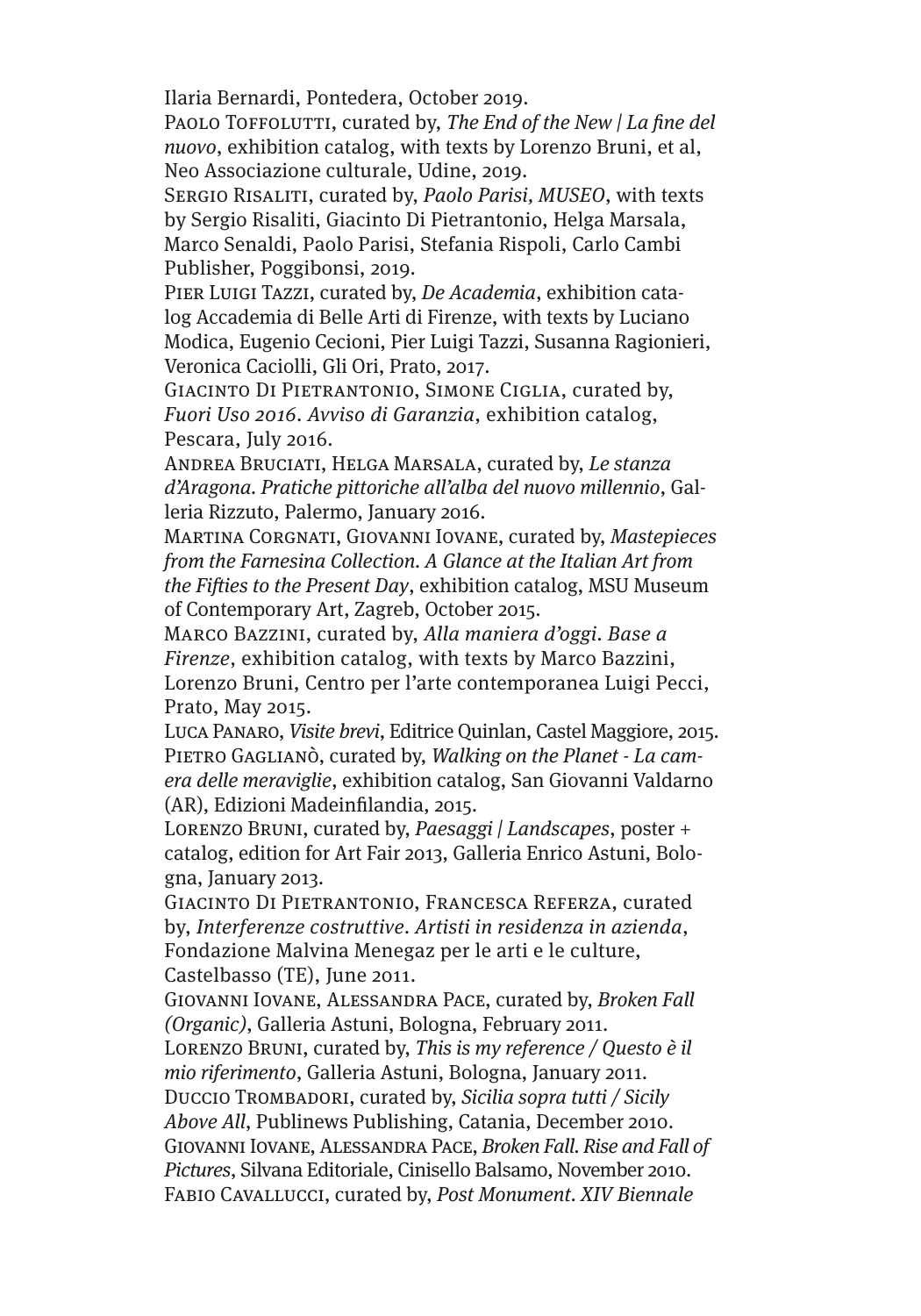internazionale di scultura di Carrara, Silvana Editoriale, Cinisello Balsamo, June 2010.

Nori, Franziska, curated by, Emerging Talents. Nuova Arte Italiana, exhibition catalog, with texts by Andrea Bellini, Luca Cerizza, Caroline Corbetta, Andrea Lissoni, Paolo Parisi, Franziska Nori and Riccardo Lami, CCCStrozzina Edizioni, 2009. MARCO BAZZINI, STEFANO PEZZATO, curated by, Centro per l'arte contemporanea Luigi Pecci. La collezione, Giunti, Florence 2009. STEFANO PEZZATO, curated by, Paolo Parisi / Observatorium (Museum), exhibition catalog, with texts by Saretto Cincinelli, Salvatore Lacagnina, Edition of Centro per l'Arte Contemporanea Luigi Pecci, Prato, September 2008.

Marco Bazzini, curated by, Italian Genius Now, exhibition catalog, Museum of Fine Arts, Hanoi, September-October 2007. BEATRICE BUSCAROLI, curated by, Generazione astratta parte IV, exhibition catalog, C. C. Le Ciminiere, Catania, October 2007. Marinella Paderni, Isotta Saccani, curated by, Open Air, exhibition catalog, Orto Botanico, Parma, May 2007.

HELMUT FRIEDEL, curated by, Observatorium – gegen den Strom, exhibition catalog, Städtische Galerie im Lenbachhaus, München, with texts by Helmut Friedel, Giovanni Iovane, Sergio Risaliti, Periferia, Luzern, June 2006.

SERGIO RISALITI, curated by, Quasi l'infanzia – i bambini e lo sguardo dell'artista, exhibition catalog, Sala d'arme of Palazzo Vecchio, Florence, with texts by Geraldina Fietcher, Pietro Gaglianò, Lorenzo Pallini, Sergio Risaliti, Simone Siliani. Bandecchi e Vivaldi, Pontedera, June 2006.

Marco di Capua, Giovanni Iovane, Lea Mattarella, curated by, Metropolitanscape. Paesaggi urbani nell'arte contemporanea, exhibition catalog, Palazzo Cavour, Torino, with texts by the curators and Ada Masoero, Alessandra Pace, Sandi Hilal, Alessandro Petti, Mario Desiati. Silvana Editoriale, Cinisello Balsamo, (MI), March 2006.

LELIO AIELLO, SERGIO RISALITI, curated by, Allineamenti, exhibition catalog, Trinitatiskirche, Köln, Maschietto Editore, Florence, October 2005.

SERGIO RISALITI, curated by, Paolo Parisi / John Duncan. Conservatory (San Sebastiano), exhibition catalog (libro + CD), with texts by Daniela Cascella, Pietro Gaglianò, Giovanni Iovane, Sergio Risaliti, Maschietto Editore, Florence, October 2005. ROBERTO DAOLIO, curated by, Ad'a. area d'azione, exhibition catalog, with texts by Valter Galavotti, Claudia Baroncini, Musei Civici di Imola, June 2005.

Elena Volpato, curated by, Tristram Shandy: un concettuale del Settecento, exhibition catalog, Biblioteca Comunale, Corbetta, May 2005.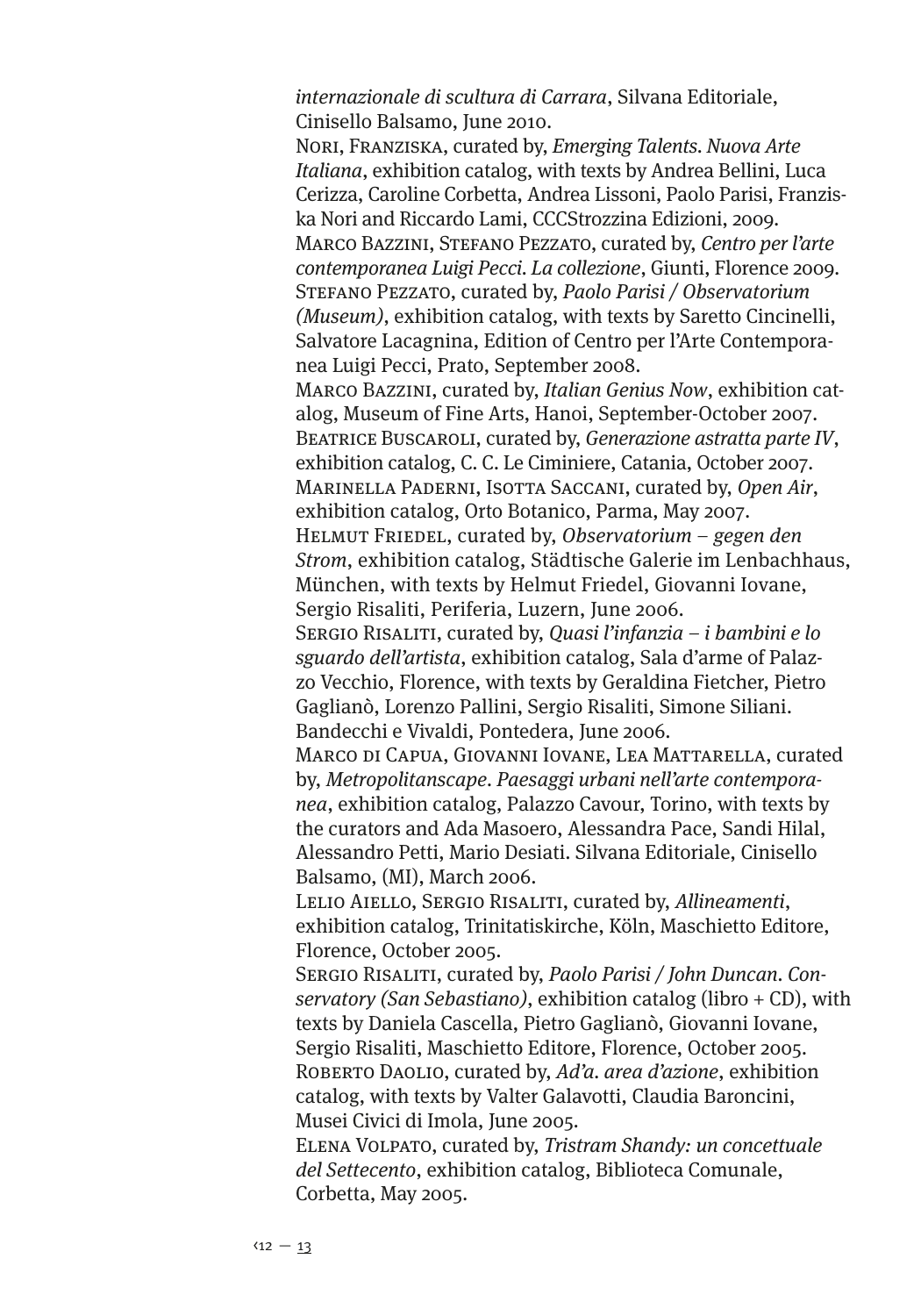SERGIO RISALITI, REBECCA DE MARCHI, curated by, Eco e Narciso. Cultura Materiale / Arte, Electa, MIlan 2004.

SARETTO CINCINELLI, curated by, Moto a luogo, Cantiere d'arte Alberto Moretti, exhibition catalog, Gli Ori, Prato 2004.

SERGIO RISALITI, curated by, Working Insider, exhibition catalog and workshop, with texts by J. L. Nancy, G. Matt, S. Givone, E. Del Drago, C. Corbetta, R. Caldura, J. Burckhardt, A. Bonito Oliva, D. Bianco, M&M, Florence 2003. Ambra Stazzone, curated by, Paradise lost, exhibition catalog, with a text by Roberto Daolio, Bologna 2002.

SARETTO CINCINELLI, AMBRA STAZZONE, curated by, A rebours (dalla camera chiara all'immagine del mondo), exhibition catalog, G. C. A. C. Castel San Pietro Terme, with a text by Alessandro Sarri, Bologna, April 2002. SERGIO RISALITI, curated by, Toscana Contemporanea, 1980/2001, with texts by AA.VV., M&M, Florence 2002.

Marion Ackermann, Giovanni Iovane, curated by, Leggerezza, Ein Blick auf zeitgenössische Kunst in Italien, exhibition catalog, Städtische Galerie im Lenbachhaus, with a text by Helmut Friedel, MÜNCHEN, November 2001. Marco Bazzini, Bruno Corà, Mauro Panzera, curated by, Abitanti, Arte in relazione, exhibition catalog, with a text by Chiara D'Afflitto, Gli Ori, Prato, October 2001.

SARETTO CINCINELLI, Paolo Parisi: monocromi provvisori, in Paolo Parisi, One close to the other (about landscape and architecture), exhibition catalog, with a text by Ingo Springenschmid, Fondazione Teseco per l'arte, Florence, March 2001.

Giovanni Iovane, Leggerezza, un'idea dell'arte italiana, in

Futurama, exhibition catalog, Centro per l'arte contemporanea Luigi Pecci, Prato, July 2000.

MAURO PRATESI, curated by, Il disegno in Toscana dal 1945 ad oggi, exhibition catalog, with texts by Enrico Crispolti and Angela Sanna, Siena 1999. DILETTA BORROMEO, GIOVANNI IOVANE, Paolo Parisi. 1999, Galleria Gianluca Collica, Catania/Base, Florence, September 1999.

ELIO GRAZIOLI, curated by, Il punto, 3<sup>rd</sup> edition, L'opera, il discorso, Galleria Continua, San Gimignano, November 1998.

Sergio Risaliti, Paolo Parisi, dicembre (intorno). L'opera d'arte nell'epoca dell'oblio e della riproducibilità. Note, exhibition catalog, Galleria Marsilio Margiacchi, Arezzo 1998.

Diletta Borromeo, Maria Rosa Sossai, curated by, Profonditàsuperficie, exhibition catalog, Comune di Palermo, 1997.

Piero Carini, curated by, Ovunque posa l'occhio è l'incanto, exhibition catalog, W.E.A., Milan, September 1997.

STEFANO CHIODI, Oscar, exhibition catalog, Edizioni Galleria La Nuova Pesa, Rome 1997.

CECILIA CASORATI, curated by, La battaglia di Cascina, exhibition catalog, quaderni di Centoerbe, La Nuova Pesa, Rome, giugno 1996.

Paolo Parisi, Pier Luigi Tazzi , Maggio 1996, quaderni della galleria gianluca collica, n° 1, Catania, September 1996.